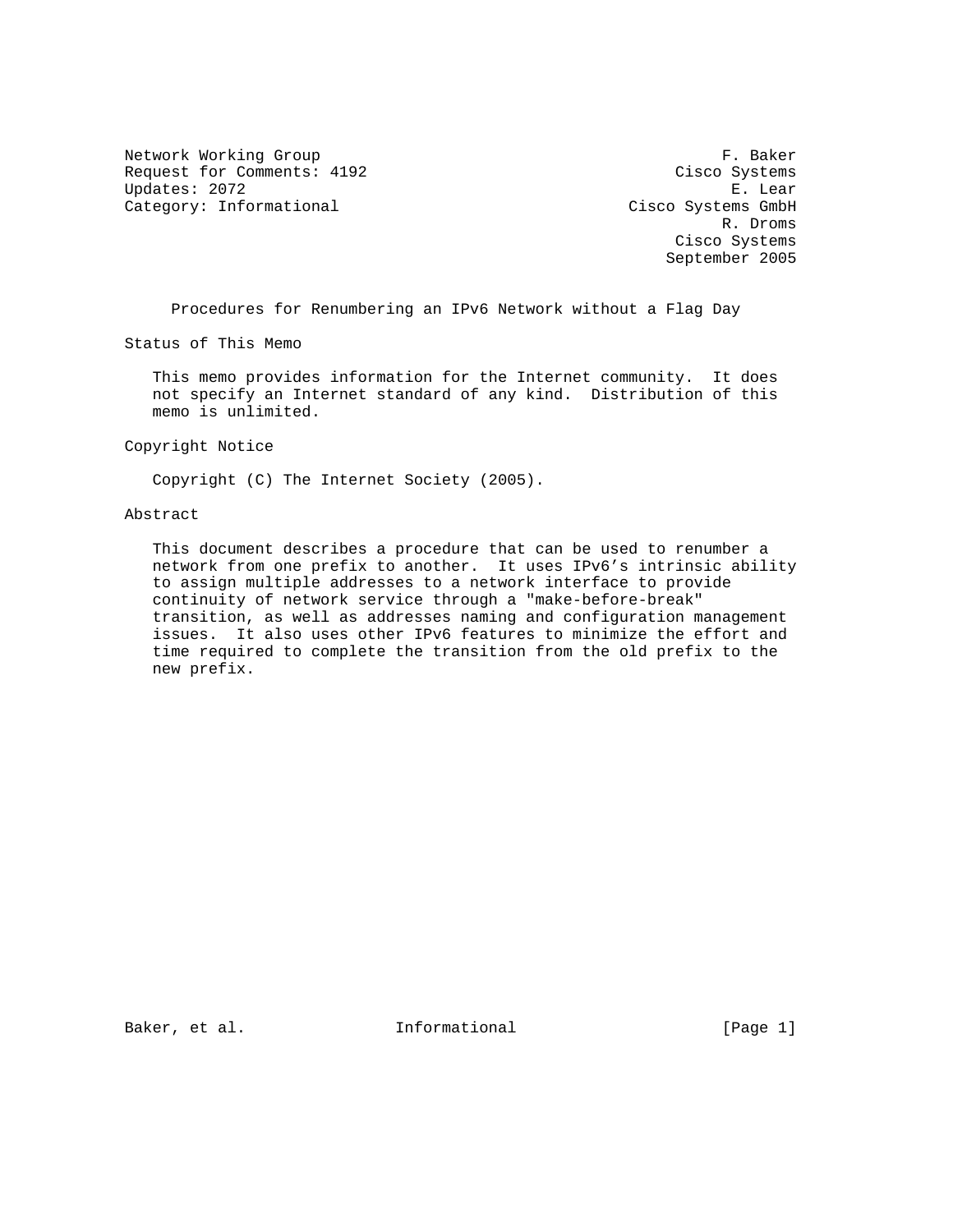Table of Contents

|  | 1.1. Summary of the Renumbering Procedure 3                      |
|--|------------------------------------------------------------------|
|  |                                                                  |
|  | 1.3. Summary of What Must Be Changed 4                           |
|  |                                                                  |
|  |                                                                  |
|  |                                                                  |
|  |                                                                  |
|  |                                                                  |
|  | 2.2.2. Mechanisms for Address Assignment to Interfaces  7        |
|  | 2.3. Configuring Network Elements for the New Prefix  8          |
|  |                                                                  |
|  |                                                                  |
|  | 2.6. Transition from Use of the Old Prefix to the New Prefix  10 |
|  | 2.6.1. Transition of DNS Service to the New Prefix 10            |
|  | 2.6.2. Transition to Use of New Addresses 10                     |
|  |                                                                  |
|  | 2.8. Final Condition: Stable Using the New Prefix 11             |
|  | 3. How to Avoid Shooting Yourself in the Foot                    |
|  | 3.1. Applications Affected by Renumbering 12                     |
|  | 3.2. Renumbering Switch and Router Interfaces 12                 |
|  |                                                                  |
|  |                                                                  |
|  |                                                                  |
|  | 4.1. Dynamic Updates to DNS Across Administrative Domains  14    |
|  | 4.2. Management of the Reverse Zone 14                           |
|  |                                                                  |
|  |                                                                  |
|  |                                                                  |
|  |                                                                  |
|  |                                                                  |
|  | Appendix A. Managing Latency in the DNS 20                       |
|  |                                                                  |

# 1. Introduction

 The Prussian military theorist Carl von Clausewitz [Clausewitz] wrote, "Everything is very simple in war, but the simplest thing is difficult. These difficulties accumulate and produce a friction, which no man can imagine exactly who has not seen war.... So in war, through the influence of an 'infinity of petty circumstances' which cannot properly be described on paper, things disappoint us and we fall short of the mark". Operating a network is aptly compared to conducting a war. The difference is that the opponent has the futile expectation that homo ignoramus will behave intelligently.

Baker, et al. 1nformational 1998 [Page 2]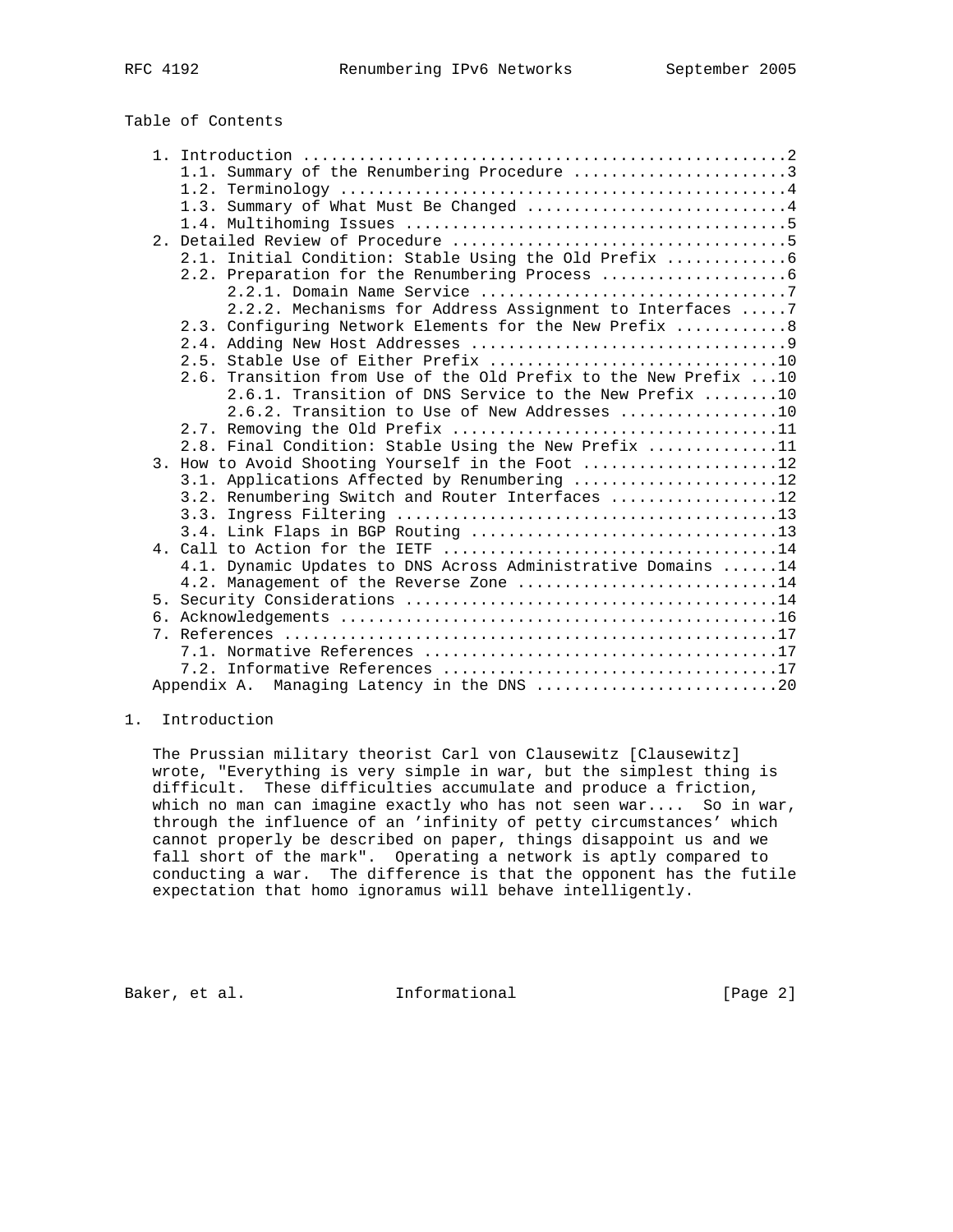A "flag day" is a procedure in which the network, or a part of it, is changed during a planned outage, or suddenly, causing an outage while the network recovers. Avoiding outages requires the network to be modified using what in mobility might be called a "make before break" procedure: the network is enabled to use a new prefix while the old one is still operational, operation is switched to that prefix, and then the old one is taken down.

 This document addresses the key procedural issues in renumbering an IPv6 [RFC2460] network without a "flag day". The procedure is straightforward to describe, but operationally can be difficult to automate or execute due to issues of statically configured network state, which one might aptly describe as "an infinity of petty circumstances". As a result, in certain areas, this procedure is necessarily incomplete, as network environments vary widely and no one solution fits all. It points out a few of many areas where there are multiple approaches. This document updates [RFC2072]. This document also contains recommendations for application design and network management, which, if taken seriously, may avoid or minimize the impact of the issues.

#### 1.1. Summary of the Renumbering Procedure

 By "renumbering a network", we mean replacing the use of an existing (or "old") prefix throughout a network with a new prefix. Usually, both prefixes will be the same length. The procedures described in this document are, for the most part, equally applicable if the two prefixes are not the same length. During renumbering, sub-prefixes (or "link prefixes") from the old prefix, which have been assigned to links throughout the network, will be replaced by link prefixes from the new prefix. Interfaces on systems throughout the network will be configured with IPv6 addresses from the link prefixes of the new prefix, and any addresses from the old prefix in services like DNS [RFC1034][RFC1035] or configured into switches and routers and applications will be replaced by the appropriate addresses from the new prefix.

 The renumbering procedure described in this document can be applied to part of a network as well as to an organization's entire network. In the case of a large organization, it may be advantageous to treat the network as a collection of smaller networks. Renumbering each of the smaller networks separately will make the process more manageable. The process described in this document is generally applicable to any network, whether it is an entire organization network or part of a larger network.

Baker, et al. 1nformational 1998 [Page 3]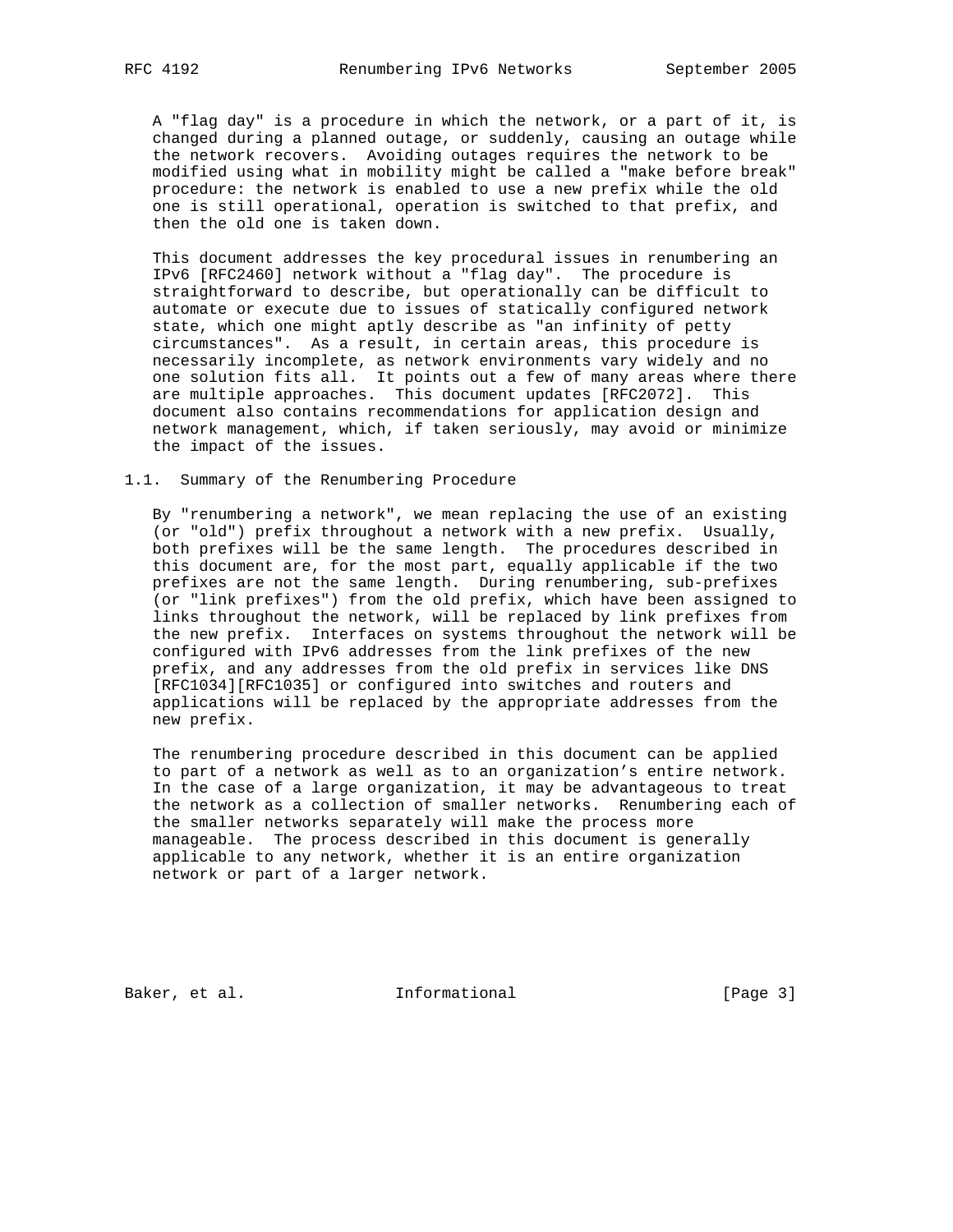1.2. Terminology

- DDNS: Dynamic DNS [RFC2136][RFC3007] updates can be secured through the use of SIG(0) [RFC4033][RFC4034][RFC4035][RFC2931] and TSIG [RFC2845].
- DHCP prefix delegation: An extension to DHCP [RFC3315] to automate the assignment of a prefix, for example, from an ISP to a customer [RFC3633].

flag day: A transition that involves a planned service outage.

 ingress/egress filters: Filters applied to a router interface connected to an external organization, such as an ISP, to exclude traffic with inappropriate IPv6 addresses.

link prefix: A prefix, usually a /64 [RFC3177], assigned to a link.

SLAC: StateLess Address AutoConfiguration [RFC2462].

1.3. Summary of What Must Be Changed

 Addresses from the old prefix that are affected by renumbering will appear in a wide variety of places in the components in the renumbered network. The following list gives some of the places that may include prefixes or addresses that are affected by renumbering, and gives some guidance about how the work required during renumbering might be minimized:

- o Link prefixes assigned to links. Each link in the network must be assigned a link prefix from the new prefix.
- o IPv6 addresses assigned to interfaces on switches and routers. These addresses are typically assigned manually, as part of configuring switches and routers.
- o Routing information propagated by switches and routers.
- o Link prefixes advertised by switches and routers [RFC2461].
- o Ingress/egress filters.
- o ACLs and other embedded addresses on switches and routers.
- o IPv6 addresses assigned to interfaces on hosts. Use of StateLess Address Autoconfiguration (SLAC) [RFC2462] or DHCP [RFC3315] can mitigate the impact of renumbering the interfaces on hosts.

Baker, et al. **Informational** [Page 4]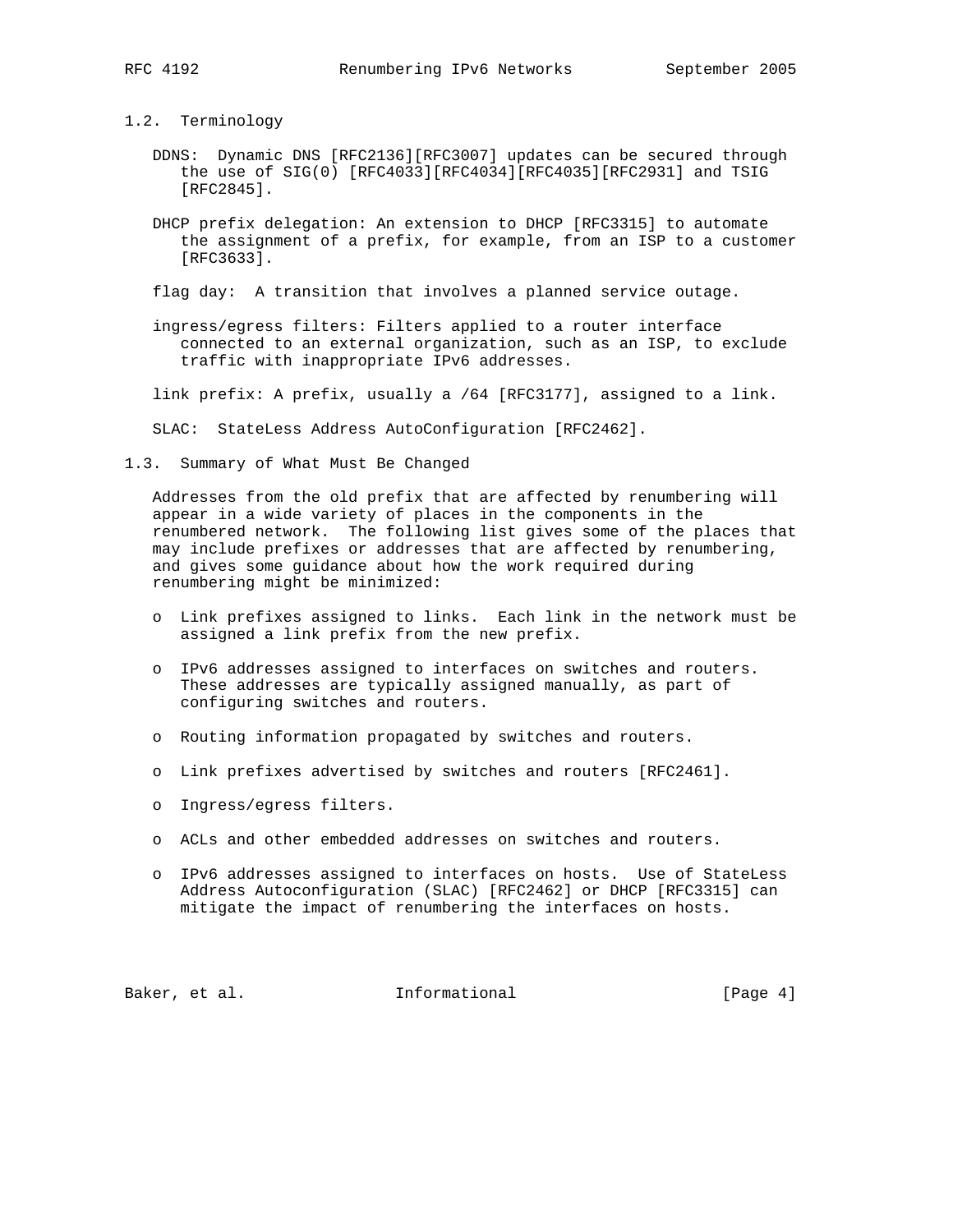- o DNS entries. New AAAA and PTR records are added and old ones removed in several phases to reflect the change of prefix. Caching times are adjusted accordingly during these phases.
- o IPv6 addresses and other configuration information provided by DHCP.
- o IPv6 addresses embedded in configuration files, applications, and elsewhere. Finding everything that must be updated and automating the process may require significant effort, which is discussed in more detail in Section 3. This process must be tailored to the needs of each network.

## 1.4. Multihoming Issues

 In addition to the considerations presented, the operational matters of multihoming may need to be addressed. Networks are generally renumbered for one of three reasons: the network itself is changing its addressing policy and must renumber to implement the new policy (for example, a company has been acquired and is changing addresses to those used by its new owner), an upstream provider has changed its prefixes and its customers are forced to do so at the same time, or a company is changing providers and must perforce use addresses assigned by the new provider. The third case is common.

 When a company changes providers, it is common to institute an overlap period, during which it is served by both providers. By definition, the company is multihomed during such a period. Although this document is not about multihoming per se, problems can arise as a result of ingress filtering policies applied by the upstream provider or one of its upstream providers, so the user of this document also needs to be cognizant of these issues. This is discussed in detail, and approaches to dealing with it are described, in [RFC2827] and [RFC3704].

# 2. Detailed Review of Procedure

 During the renumbering process, the network transitions through eight states. In the initial state, the network uses just the prefix that is to be replaced during the renumbering process. At the end of the process, the old prefix has been entirely replaced by the new prefix, and the network is using just the new prefix. To avoid a flag day transition, the new prefix is deployed first and the network reaches an intermediate state in which either prefix can be used. In this state, individual hosts can make the transition to using the new prefix as appropriate to avoid disruption of applications. Once all

Baker, et al. 1nformational 1998 [Page 5]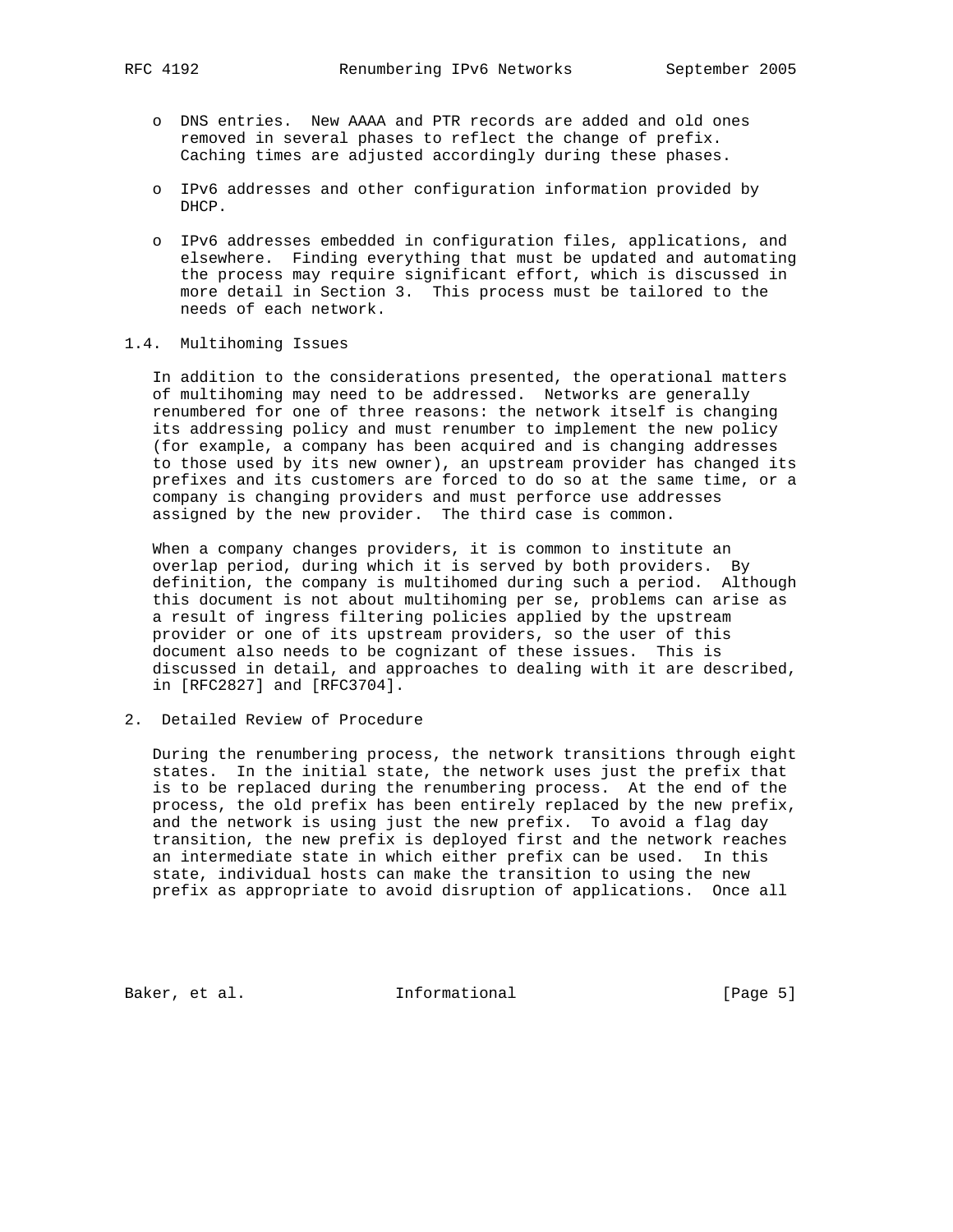of the hosts have made the transition to the new prefix, the network is reconfigured so that the old prefix is no longer used in the network.

 In this discussion, we assume that an entire prefix is being replaced with another entire prefix. It may be that only part of a prefix is being changed, or that more than one prefix is being changed to a single joined prefix. In such cases, the basic principles apply, but will need to be modified to address the exact situation. This procedure should be seen as a skeleton of a more detailed procedure that has been tailored to a specific environment. Put simply, season to taste.

2.1. Initial Condition: Stable Using the Old Prefix

 Initially, the network is using an old prefix in routing, device interface addresses, filtering, firewalls, and other systems. This is a stable configuration.

2.2. Preparation for the Renumbering Process

 The first step is to obtain the new prefix and new reverse zone from the delegating authority. These delegations are performed using established procedures, from either an internal or external delegating authority.

 Before any devices are reconfigured as a result of the renumbering event, each link in the network must be assigned a sub-prefix from the new prefix. While this assigned link prefix does not explicitly appear in the configuration of any specific switch, router, or host, the network administrator performing the renumbering procedure must make these link prefix assignments prior to beginning the procedure to guide the configuration of switches and routers, assignment of addresses to interfaces, and modifications to network services such as DNS and DHCP.

 Prior to renumbering, various processes will need to be reconfigured to confirm bindings between names and addresses more frequently. In normal operation, DNS name translations and DHCP bindings are often given relatively long lifetimes to limit server load. In order to reduce transition time from old to new prefix, it may be necessary to reduce the time to live (TTL) associated with DNS records and increase the frequency with which DHCP clients contact the DHCP server. At the same time, a procedure must be developed through which other configuration parameters will be updated during the transition period when both prefixes are available.

Baker, et al. 1nformational 1999 [Page 6]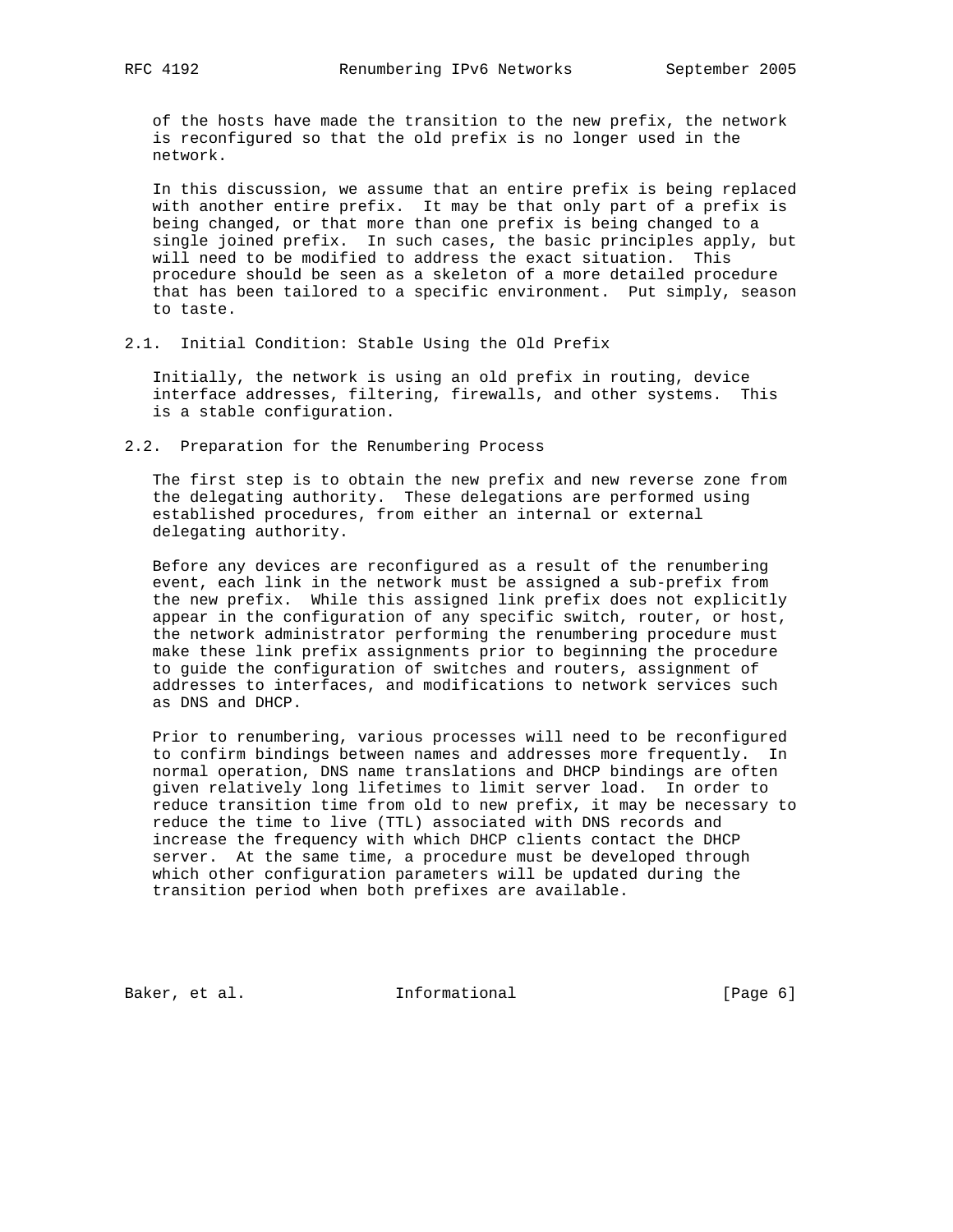## 2.2.1. Domain Name Service

 During the renumbering process, the DNS database must be updated to add information about addresses assigned to interfaces from the new prefix and to remove addresses assigned to interfaces from the old prefix. The changes to the DNS must be coordinated with the changes to the addresses assigned to interfaces.

 Changes to the information in the DNS have to propagate from the server at which the change was made to the resolvers where the information is used. The speed of this propagation is controlled by the TTL for DNS records and the frequency of updates from primary to secondary servers.

 The latency in propagating changes in the DNS can be managed through the TTL assigned to individual DNS records and through the timing of updates from primary to secondary servers. Appendix A gives an analysis of the factors controlling the propagation delays in the DNS.

 The suggestions for reducing the delay in the transition to new IPv6 addresses applies when the DNS service can be given prior notice about a renumbering event. However, the DNS service for a host may be in a different administrative domain than the network to which the host is attached. For example, a device from organization A that roams to a network belonging to organization B, but the device's DNS A record is still managed by organization A, where the DNS service won't be given advance notice of a renumbering event in organization B.

 One strategy for updating the DNS is to allow each system to manage its own DNS information through Dynamic DNS (DDNS) [RFC2136][RFC3007]. Authentication of these DDNS updates is strongly recommended and can be accomplished through TSIG and SIG(0). Both TSIG and SIG(0) require configuration and distribution of keys to hosts and name servers in advance of the renumbering event.

2.2.2. Mechanisms for Address Assignment to Interfaces

 IPv6 addresses may be assigned through SLAC, DHCP, and manual processes. If DHCP is used for IPv6 address assignment, there may be some delay in the assignment of IPv6 addresses from the new prefix because hosts using DHCP only contact the server periodically to extend the lifetimes on assigned addresses. This delay can be reduced in two ways:

Baker, et al. 1nformational 1998 [Page 7]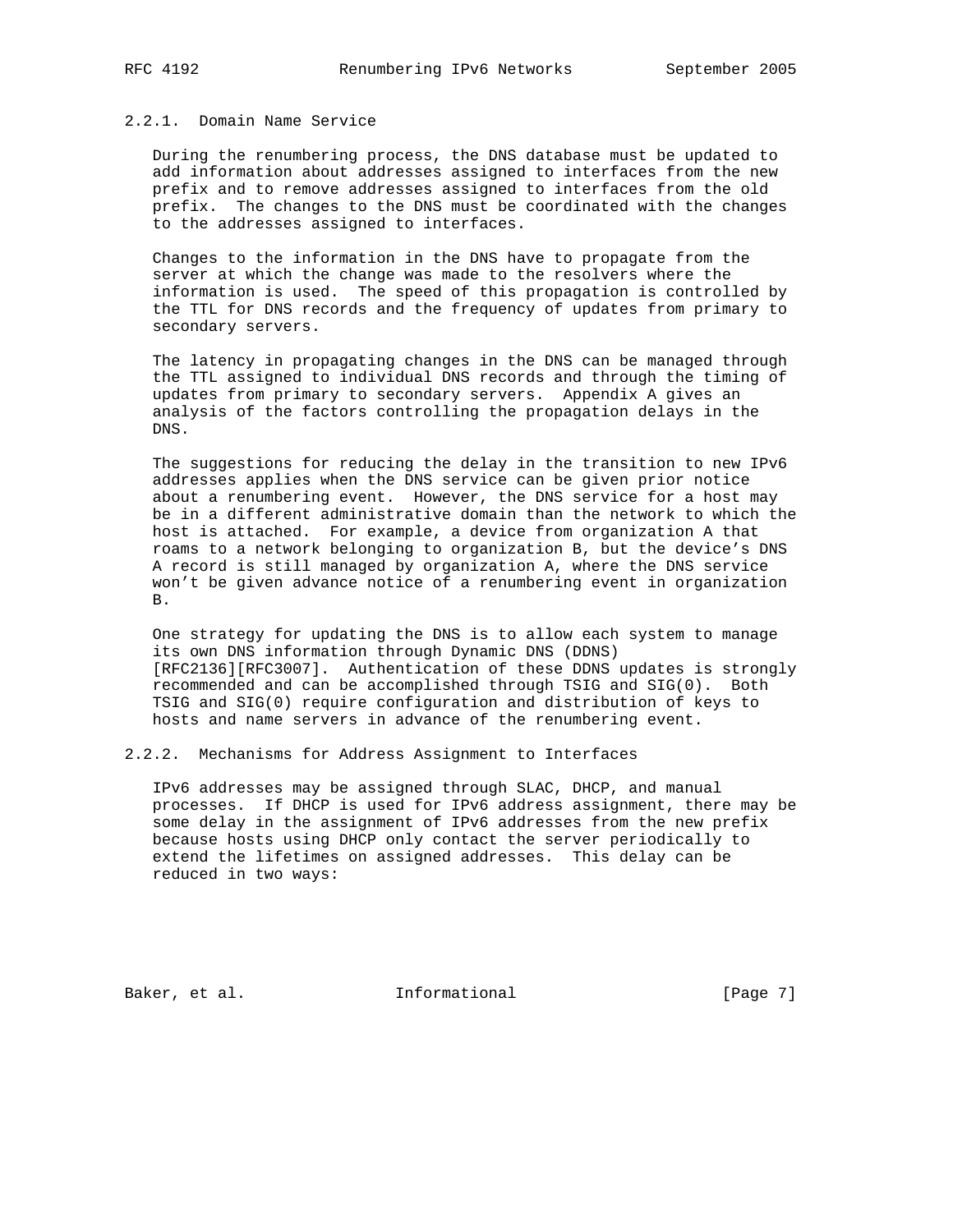- o Prior to the renumbering event, the T1 parameter (which controls the time at which a host using DHCP contacts the server) may be reduced.
- o The DHCP Reconfigure message may also be sent from the server to the hosts to trigger the hosts to contact the server immediately.
- 2.3. Configuring Network Elements for the New Prefix

 In this step, switches and routers and services are prepared for the new prefix but the new prefix is not used for any datagram forwarding. Throughout this step, the new prefix is added to the network infrastructure in parallel with (and without interfering with) the old prefix. For example, addresses assigned from the new prefix are configured in addition to any addresses from the old prefix assigned to interfaces on the switches and routers. Changes to the routing infrastructure for the new prefix are added in parallel with the old prefix so that forwarding for both prefixes operates in parallel. At the end of this step, the network is still running on the old prefix but is ready to begin using the new prefix.

 The new prefix is added to the routing infrastructure, firewall filters, ingress/egress filters, and other forwarding and filtering functions. Routes for the new link prefixes may be injected by routing protocols into the routing subsystem, but the router advertisements should not cause hosts to perform SLAC on the new link prefixes; in particular the "autonomous address-configuration" flag [RFC2461] should not be set in the advertisements for the new link prefixes. The reason hosts should not be forming addresses at this point is that routing to the new addresses may not yet be stable.

 The details of this step will depend on the specific architecture of the network being renumbered and the capabilities of the components that make up the network infrastructure. The effort required to complete this step may be mitigated by the use of DNS, DHCP prefix delegation [RFC3633], and other automated configuration tools.

 While the new prefix is being added, it will of necessity not be working everywhere in the network, and unless properly protected by some means such as ingress and egress access lists, the network may be attacked through the new prefix in those places where it is operational.

 Once the new prefix has been added to the network infrastructure, access-lists, route-maps, and other network configuration options that use IP addresses should be checked to ensure that hosts and services that use the new prefix will behave as they did with the old one. Name services other than DNS and other services that provide

Baker, et al. 1nformational 1999 [Page 8]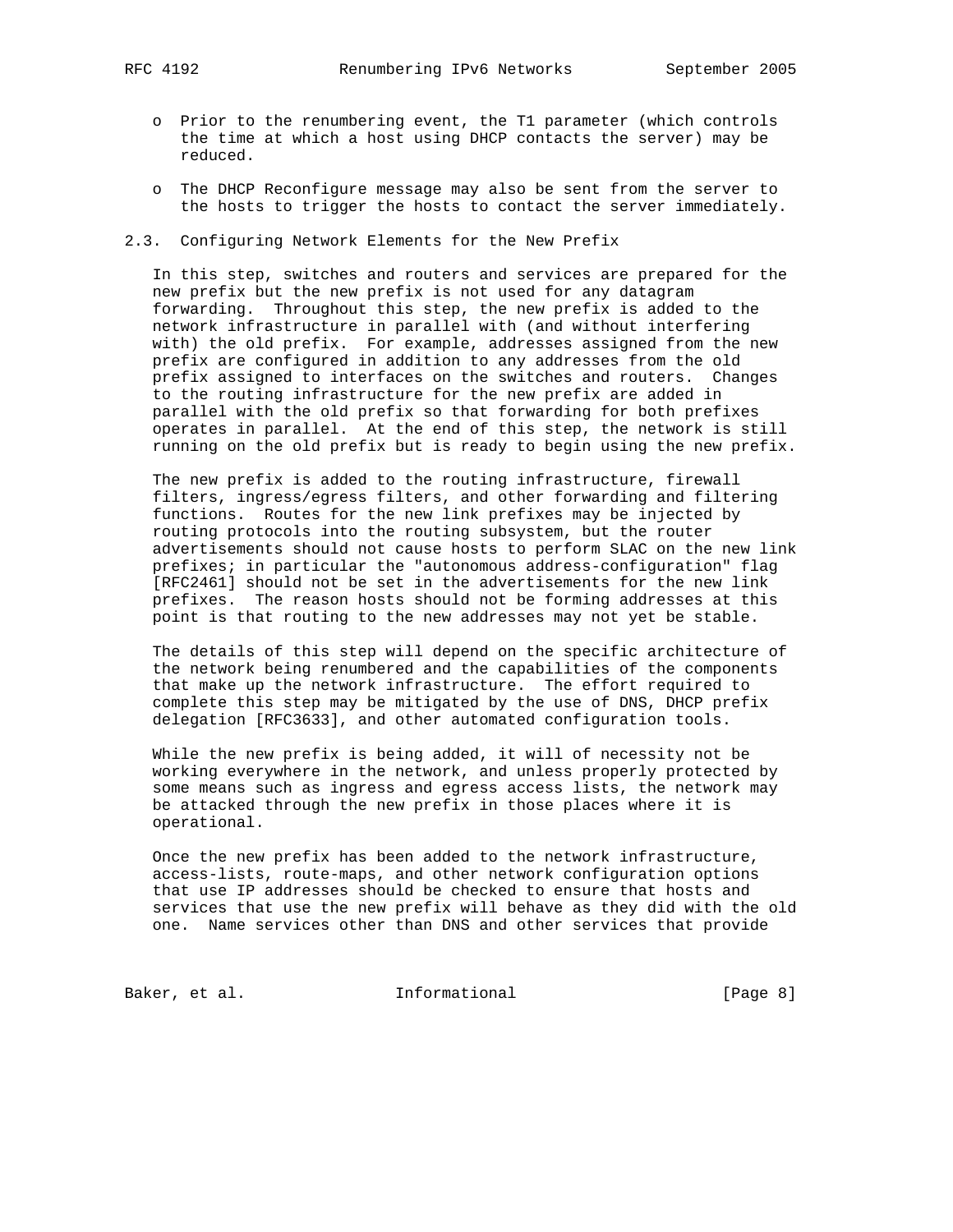information that will be affected by renumbering must be updated in such a way as to avoid responding with stale information. There are several useful approaches to identify and augment configurations:

- o Develop a mapping from each network and address derived from the old prefix to each network and address derived from the new prefix. Tools such as the UNIX "sed" or "perl" utilities are useful to then find and augment access-lists, route-maps, and the like.
- o A similar approach involves the use of such mechanisms as DHCP prefix delegation to abstract networks and addresses.

 Switches and routers or manually configured hosts that have IPv6 addresses assigned from the new prefix may be used at this point to test the network infrastructure.

 Advertisement of the prefix outside its network is the last thing to be configured during this phase. One wants to have all of one's defenses in place before advertising the prefix, if only because the prefix may come under immediate attack.

 At the end of this phase, routing, access control, and other network services should work interchangeably for both old and new prefixes.

### 2.4. Adding New Host Addresses

 Once the network infrastructure for the new prefix is in place and tested, IPv6 addresses from the new prefix may be assigned to host interfaces while the addresses from the old prefix are retained on those interfaces. The new IPv6 addresses may be assigned through SLAC, DHCP, and manual processes. If SLAC is used in the network, the switches and routers are configured to indicate that hosts should use SLAC to assign IPv6 addresses from the new prefix. If DHCP is used for IPv6 address assignment, the DHCP service is configured to assign addresses from both prefixes to hosts. The addresses from the new prefixes will not be used until they are inserted into the DNS.

 Once the new IPv6 addresses have been assigned to the host interfaces, both the forward and reverse maps within DNS should be updated for the new addresses, either through automated or manual means. In particular, some clients may be able to update their forward maps through DDNS, but automating the update of the reverse zone may be more difficult as discussed in Section 4.2.

Baker, et al. 1nformational 1999 [Page 9]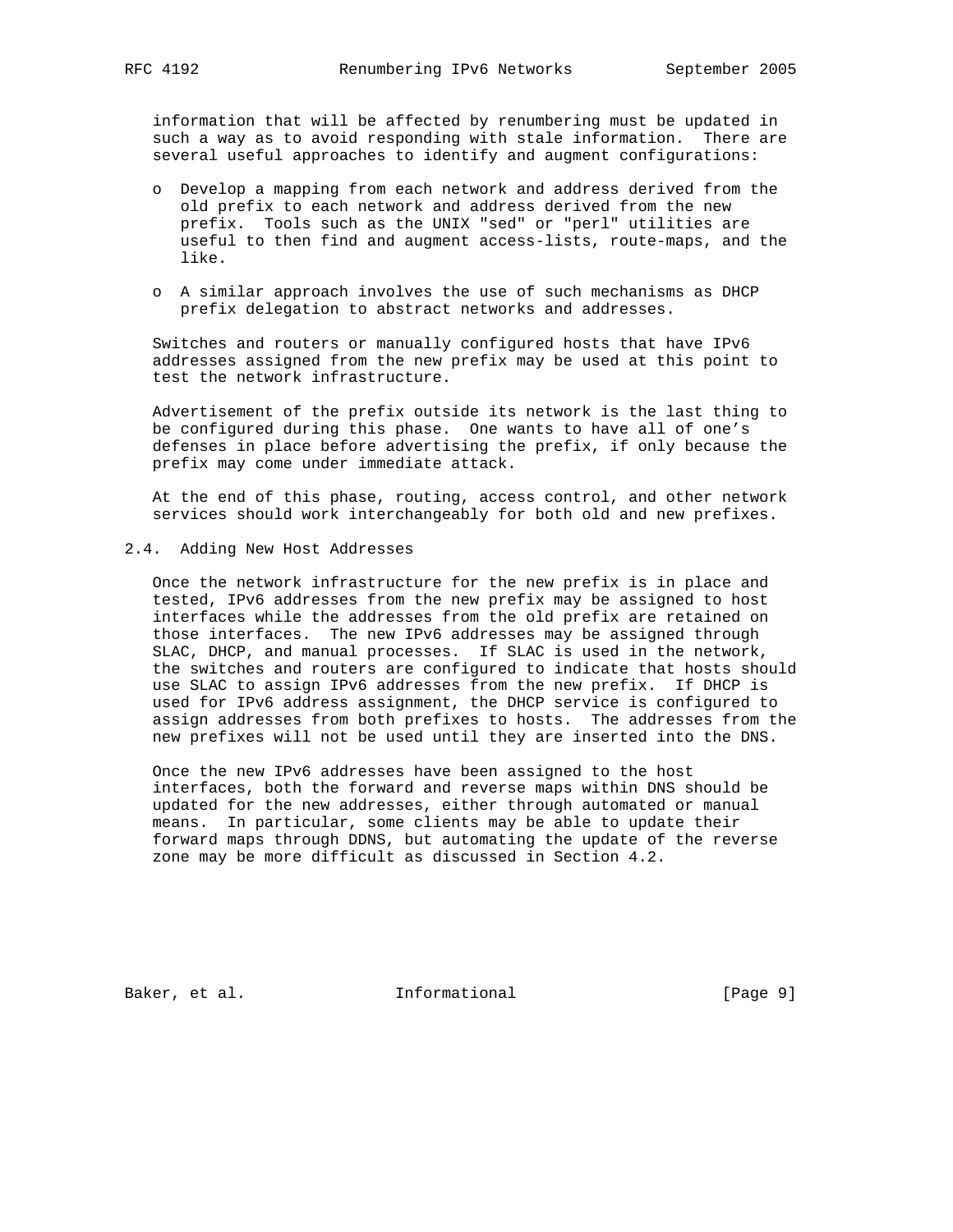# 2.5. Stable Use of Either Prefix

 Once the network has been configured with the new prefix and has had sufficient time to stabilize, it becomes a stable platform with two addresses configured on each and every infrastructure component interface (apart from interfaces that use only the link-local address), and two non-link-local addresses are available for the use of any host, one in the old prefix and one in the new. This is a stable configuration.

2.6. Transition from Use of the Old Prefix to the New Prefix

 When the new prefix has been fully integrated into the network infrastructure and has been tested for stable operation, hosts, switches, and routers can begin using the new prefix. Once the transition has completed, the old prefix will not be in use in the network.

2.6.1. Transition of DNS Service to the New Prefix

 The DNS service is configured to use the new prefix by removing any IPv6 addresses from the old prefix from the DNS server configuration. External references to the DNS servers, such as in the DNS service from which this DNS domain was delegated, are updated to use the IPv6 addresses from the new prefix.

2.6.2. Transition to Use of New Addresses

 When both prefixes are usable in the network, each host can make the transition from using the old prefix to the new prefix at a time that is appropriate for the applications on the host. If the host transitions are randomized, DNS dynamic update mechanisms can better scale to accommodate the changes to the DNS.

 As services become available through addresses from the new prefix, references to the hosts providing those services are updated to use the new prefix. Addresses obtained through DNS will be automatically updated when the DNS names are resolved. Addresses may also be obtained through DHCP and will be updated as hosts contact DHCP servers. Addresses that are otherwise configured must be updated appropriately.

 It may be necessary to provide users with tools or other explicit procedures to complete the transition from the use of the old prefix to the new prefix, because some applications and operating system functions may be configured in ways that do not use DNS at all or will not use DNS to resolve a domain name to a new address once the new prefix is available. For example, a device that only uses DNS to

Baker, et al. 10 Informational [Page 10]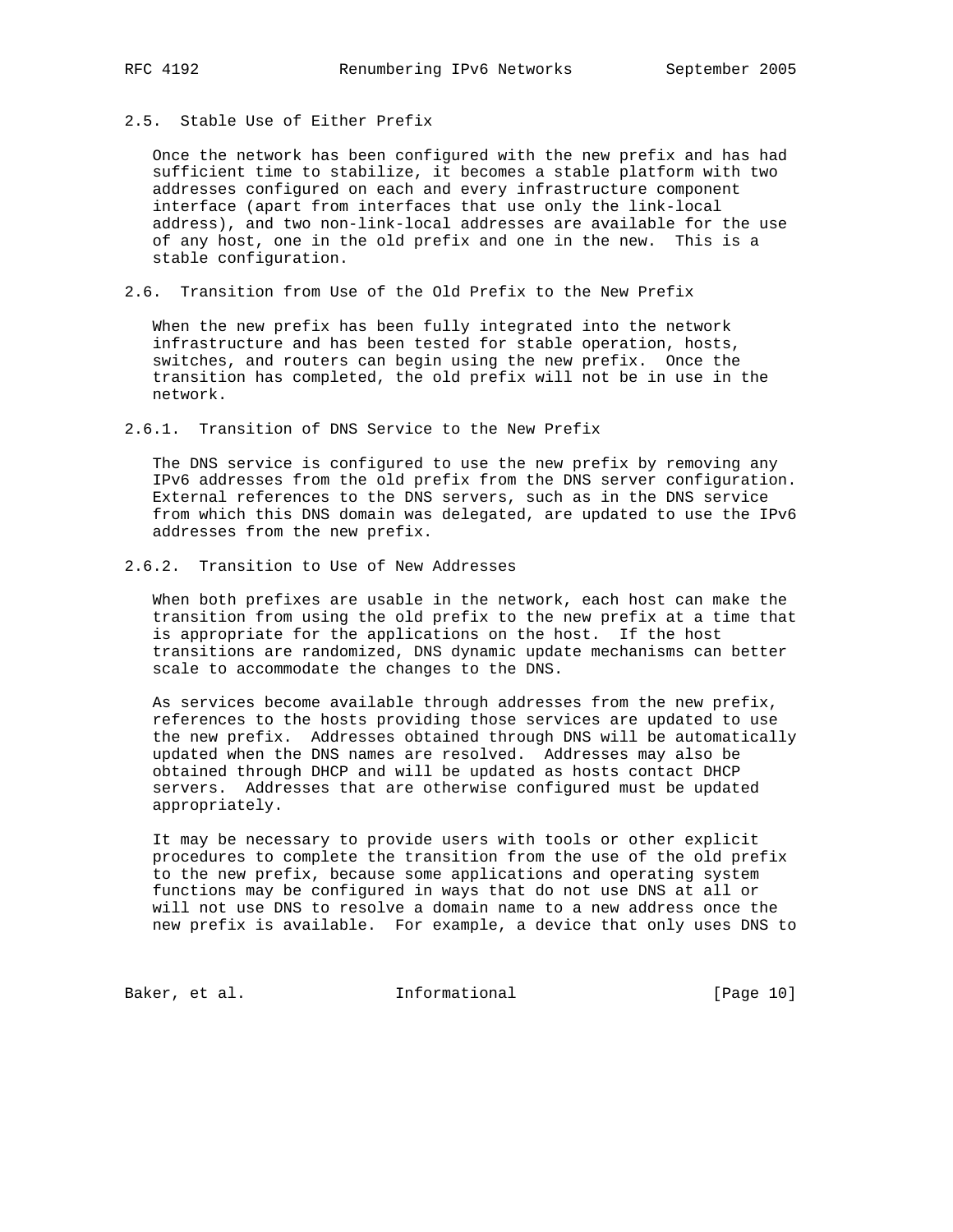resolve the name of an NTP server when the device is initialized will not obtain the address from the new prefix for that server at this point in the renumbering process.

 This last point warrants repeating (in a slightly different form). Applications may cache addressing information in different ways, for varying lengths of time. They may cache this information in memory, on a file system, or in a database. Only after careful observation and consideration of one's environment should one conclude that a prefix is no longer in use. For more information on this issue, see [DNSOP].

 The transition of critical services such as DNS, DHCP, NTP [RFC1305], and important business services should be managed and tested carefully to avoid service outages. Each host should take reasonable precautions prior to changing to the use of the new prefix to minimize the chance of broken connections. For example, utilities such as netstat and network analyzers can be used to determine if any existing connections to the host are still using the address from the old prefix for that host.

 Link prefixes from the old prefix in router advertisements and addresses from the old prefix provided through DHCP should have their preferred lifetimes set to zero at this point, so that hosts will not use the old prefixes for new communications.

## 2.7. Removing the Old Prefix

 Once all sessions are deemed to have completed, there will be no dependence on the old prefix. It may be removed from the configuration of the routing system and from any static configurations that depend on it. If any configuration has been created based on DNS information, the configuration should be refreshed after the old prefixes have been removed from the DNS.

 During this phase, the old prefix may be reclaimed by the provider or Regional Internet Registry that granted it, and addresses within that prefix are removed from the DNS.

 In addition, DNS reverse maps for the old prefix may be removed from the primary name server and the zone delegation may be removed from the parent zone. Any DNS, DHCP, or SLAC timers that were changed should be reset to their original values (most notably the DNS forward map TTL).

## 2.8. Final Condition: Stable Using the New Prefix

This is equivalent to the first state, but using the new prefix.

Baker, et al. 10. Informational [Page 11]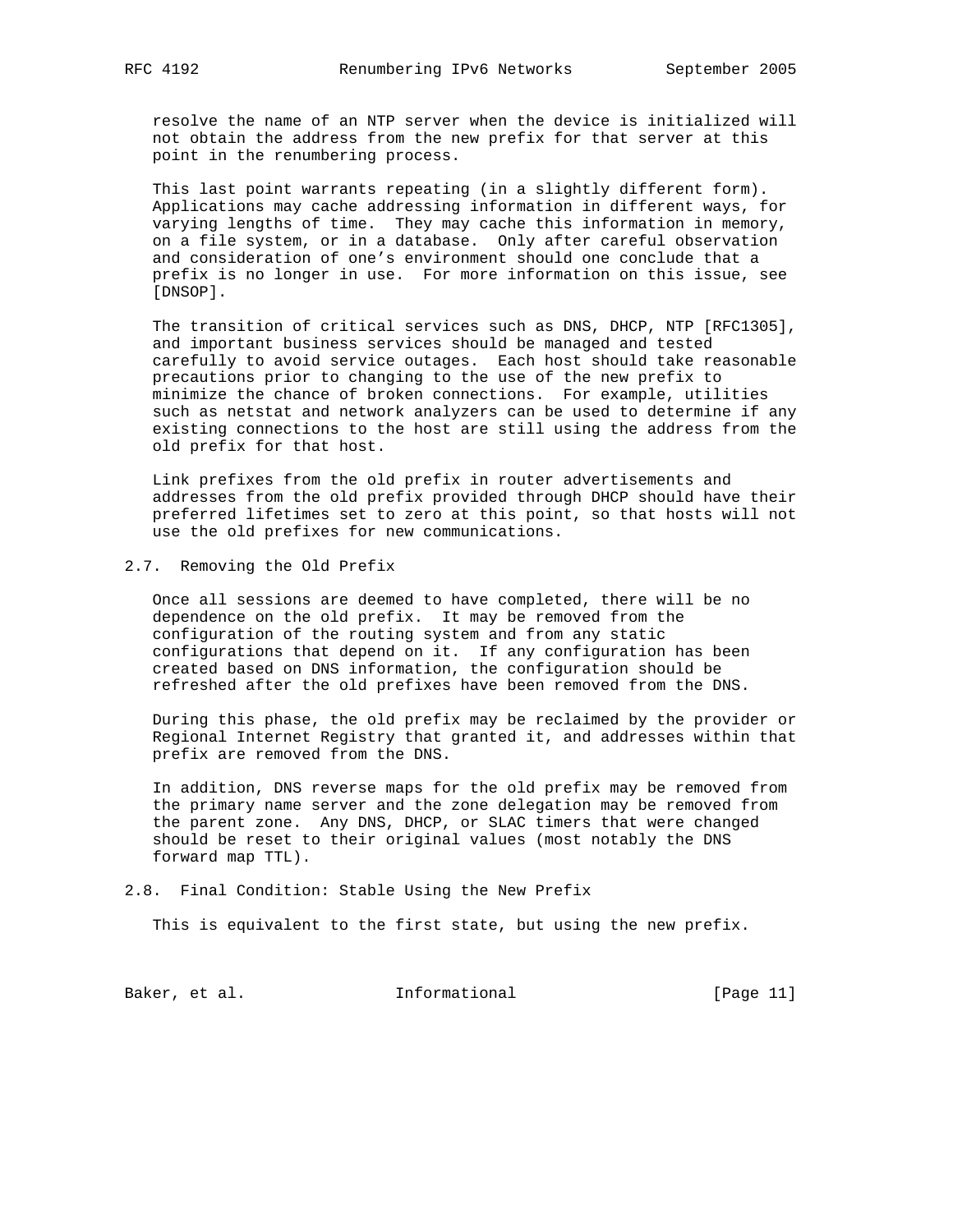3. How to Avoid Shooting Yourself in the Foot

 The difficult operational issues in Section 2.3, Section 2.6, and Section 2.7 are in dealing with the configurations of routers and hosts that are not under the control of the network administrator or are manually configured. Examples of such devices include Voice over IP (VoIP) telephones with static configuration of boot or name servers, dedicated devices used in manufacturing that are configured with the IP addresses for specific services, the boot servers of routers and switches, etc.

3.1. Applications Affected by Renumbering

 Applications may inadvertently ignore DNS caching semantics associated with IP addresses obtained through DNS resolution. The result is that a long-lived application may continue to use a stale IP address beyond the time at which the TTL for that address has expired, even if the DNS is updated with new addresses during a renumbering event.

 For example, many existing applications make use of standard POSIX functions such as getaddrinfo(), which do not preserve DNS caching semantics. If the application caches the response or for whatever reason actually records the response on disk, the application will have no way to know when the TTL for the response has expired. Any application that requires repeated use of an IP address should either not cache the result or make use of an appropriate function that also conveys the TTL of the record (e.g., getrrsetbyname()).

 Application designers, equipment vendors, and the Open Source community should take note. There is an opportunity to serve their customers well in this area, and network operators should either develop or purchase appropriate tools.

3.2. Renumbering Switch and Router Interfaces

 The configuration and operation of switches and routers are often designed to use static configuration with IP addresses or to resolve domain names only once and use the resulting IP addresses until the element is restarted. These static configurations complicate the process of renumbering, requiring administration of all of the static information and manual configuration during a renumbering event.

 Because switches and routers are usually single-purpose devices, the user interface and operating functions (software and hardware) are often better integrated than independent services running on a server platform. Thus, it is likely that switch vendors and router vendors

Baker, et al. 1nformational [Page 12]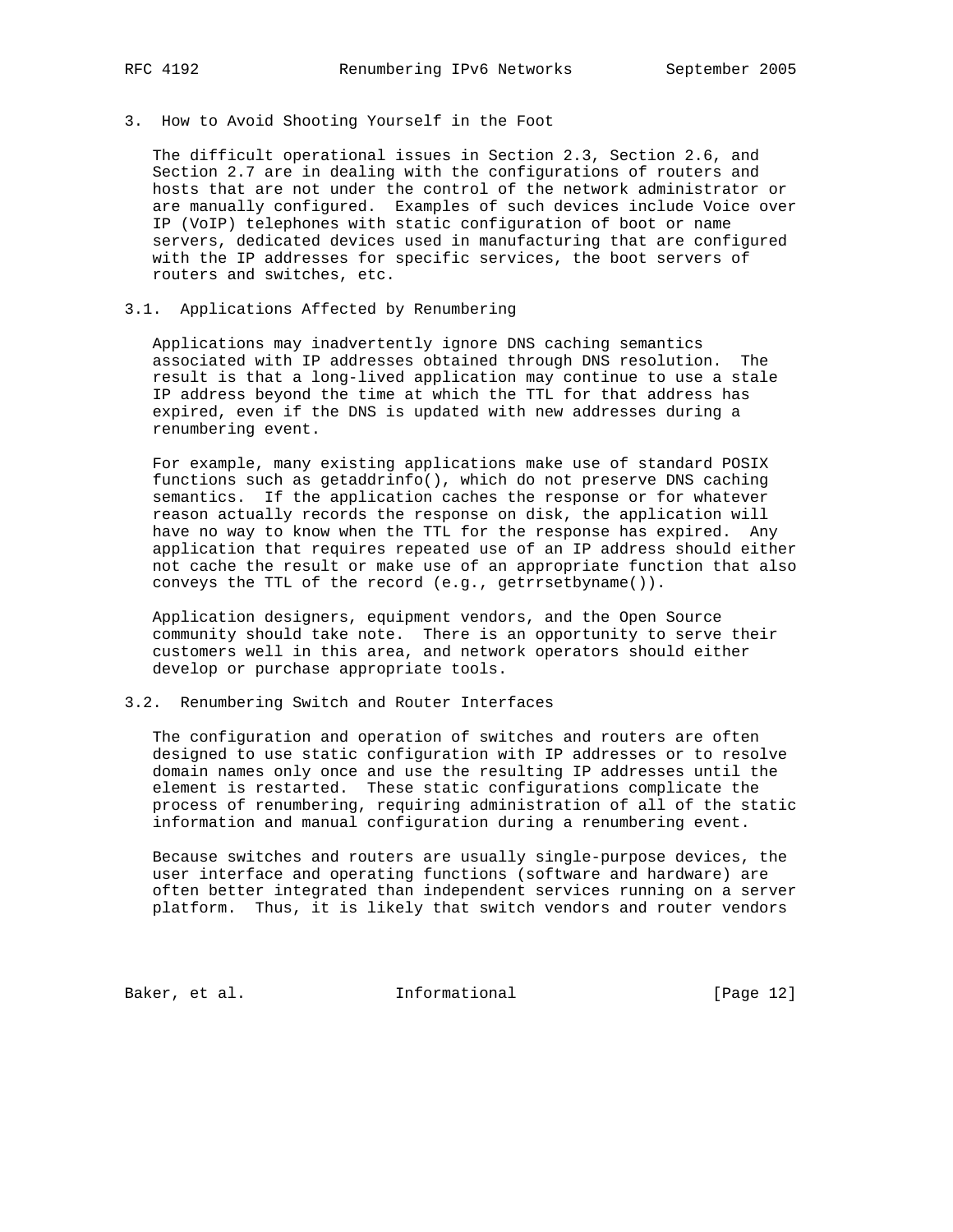can design and implement consistent support for renumbering across all of the functions of switches and routers.

 To better support renumbering, switches and routers should use domain names for configuration wherever appropriate, and they should resolve those names using the DNS when the lifetime on the name expires.

#### 3.3. Ingress Filtering

 An important consideration in Section 2.3, in the case where the network being renumbered is connected to an external provider, is the network's ingress filtering policy and its provider's ingress filtering policy. Both the network firewall's ingress filter and the provider's ingress filter on the access link to the network should be configured to prevent attacks that use source address spoofing. Ingress filtering is considered in detail in "Ingress Filtering for Multihomed Networks" [RFC3704].

3.4. Link Flaps in BGP Routing

 A subtle case arises during step 2 in BGP routing when renumbering the address(es) used to name the BGP routers. Two practices are common: one is to identify a BGP router by a stable address such as a loopback address; another is to use the interface address facing the BGP peer. In each case, when adding a new prefix, a certain ambiguity is added: the systems must choose between the addresses, and depending on how they choose, different events can happen.

- o If the existing address remains in use until removed, then this is minimized to a routing flap on that event.
- o If both systems decide to use the address in the new prefix simultaneously, the link flap may occur earlier in the process, and if this is being done automatically (such as via the router renumbering protocol), it may result in route flaps throughout the network.
- o If the two systems choose differently (one uses the old address and one uses the new address), a stable routing outage occurs.

 This is not addressed by proposals such as [IDR-RESTART], as it changes the "name" of the system, making the matter not one of a flap in an existing relationship but (from BGP's perspective) the replacement of one routing neighbor with another. Ideally, one should bring up the new BGP connection for the new address while the old remains stable and in use, and only then take down the old. In this manner, while there is a TCP connection flap, routing remains stable.

Baker, et al. 10 Informational [Page 13]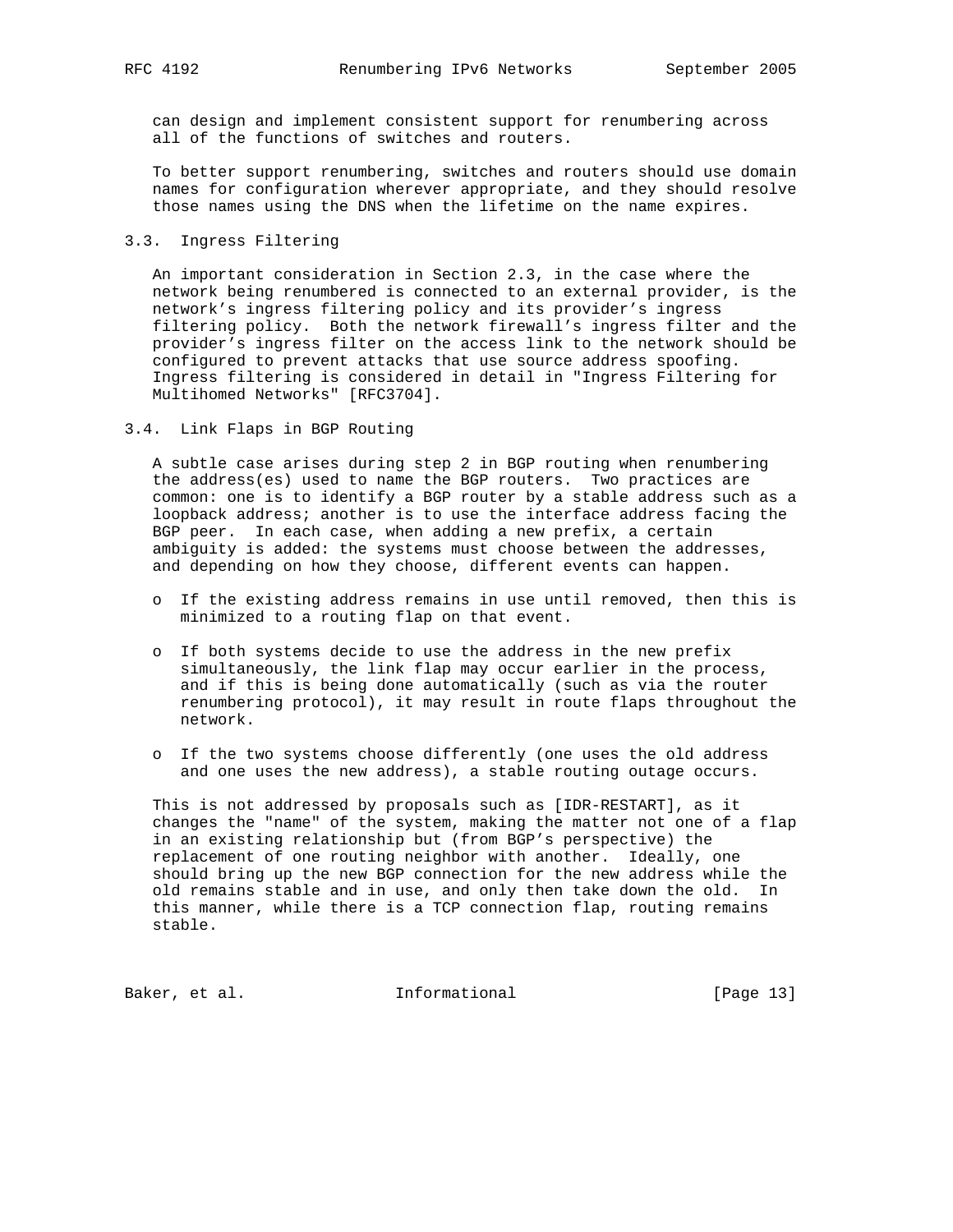# 4. Call to Action for the IETF

 The more automated one can make the renumbering process, the better for everyone. Sadly, there are several mechanisms that either have not been automated or have not been automated consistently across platforms.

## 4.1. Dynamic Updates to DNS Across Administrative Domains

 The configuration files for a DNS server (such as named.conf) will contain addresses that must be reconfigured manually during a renumbering event. There is currently no easy way to automate the update of these addresses, as the updates require both complex trust relationships and automation to verify them. For instance, a reverse zone is delegated by an upstream ISP, but there is currently no mechanism to note additional delegations.

#### 4.2. Management of the Reverse Zone

 In networks where hosts obtain IPv6 addresses through SLAC, updates of reverse zone are problematic because of lack of trust relationship between administrative domain owning the prefix and the host assigning the low 64 bits using SLAC. For example, suppose a host, H, from organization A is connected to a network owned by organization B. When H obtains a new address during a renumbering event through SLAC, H will need to update its reverse entry in the DNS through a DNS server from B that owns the reverse zone for the new address. For H to update its reverse entry, the DNS server from B must accept a DDNS request from H, requiring that an inter administrative domain trust relationship exist between H and B. The IETF should develop a BCP recommendation for addressing this problem.

## 5. Security Considerations

 The process of renumbering is straightforward in theory but can be difficult and dangerous in practice. The threats fall into two broad categories: those arising from misconfiguration and those that are actual attacks.

 Misconfigurations can easily arise if any system in the network "knows" the old prefix, or an address in it, a priori and is not configured with the new prefix, or if the new prefix is configured in a manner that replaces the old instead of being co-equal to it for a period of time. Simplistic examples include the following:

Baker, et al. 10 Informational [Page 14]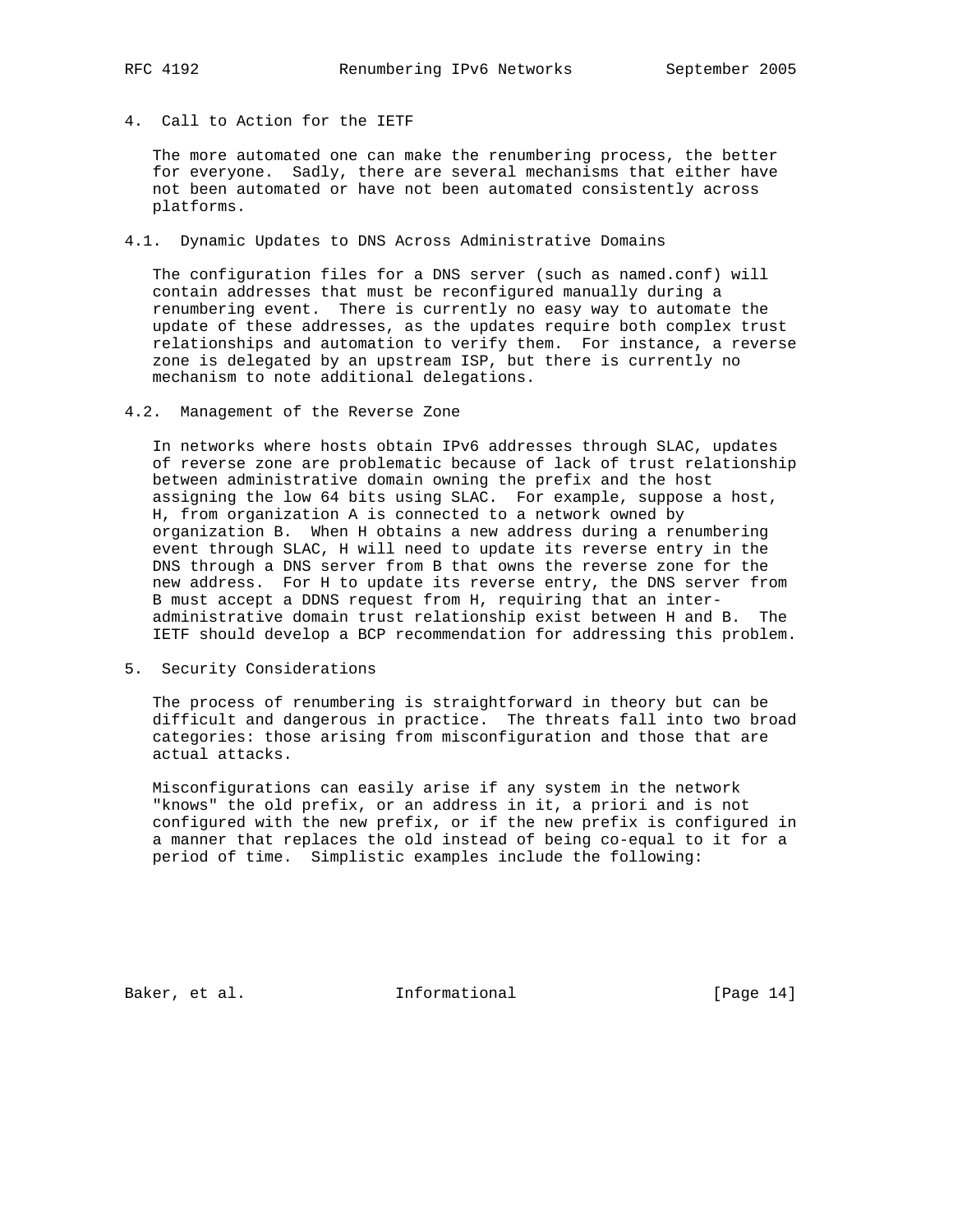- Neglecting to reconfigure a system that is using the old prefix in some static configuration: in this case, when the old prefix is removed from the network, whatever feature was so configured becomes inoperative - it is not configured for the new prefix, and the old prefix is irrelevant.
- Configuring a system via an IPv6 address, and replacing that old address with a new address: because the TCP connection is using the old and now invalid IPv6 address, the SSH session will be terminated and you will have to use SSH through the new address for additional configuration changes.
- Removing the old configuration before supplying the new: in this case, it may be necessary to obtain on-site support or travel to the system and access it via its console.

 Clearly, taking the extra time to add the new prefix to the configuration, allowing the network to settle, and then removing the old obviates this class of issue. A special consideration applies when some devices are only occasionally used; the administration must allow a sufficient length of time in Section 2.6 or apply other verification procedures to ensure that their likelihood of detection is sufficiently high.

 A subtle case of this type can result when the DNS is used to populate access control lists and similar security or QoS configurations. DNS names used to translate between system or service names and corresponding addresses are treated in this procedure as providing the address in the preferred prefix, which is either the old or new prefix but not both. Such DNS names provide a means, as described in Section 2.6, to cause systems in the network to stop using the old prefix to access servers or peers and cause them to start using the new prefix. DNS names used for access control lists, however, need to go through the same three-step procedure used for other access control lists, having the new prefix added to them as discussed in Section 2.3 and the old prefix removed as discussed in Section 2.7.

 It should be noted that the use of DNS names in this way is not universally accepted as a solution to this problem; [RFC3871] especially notes cases where static IP addresses are preferred over DNS names, in order to avoid a name lookup when the naming system is inaccessible or when the result of the lookup may be one of several interfaces or systems. In such cases, extra care must be taken to manage renumbering properly.

 Attacks are also possible. Suppose, for example, that the new prefix has been presented by a service provider, and the service provider

Baker, et al. 10 Informational [Page 15]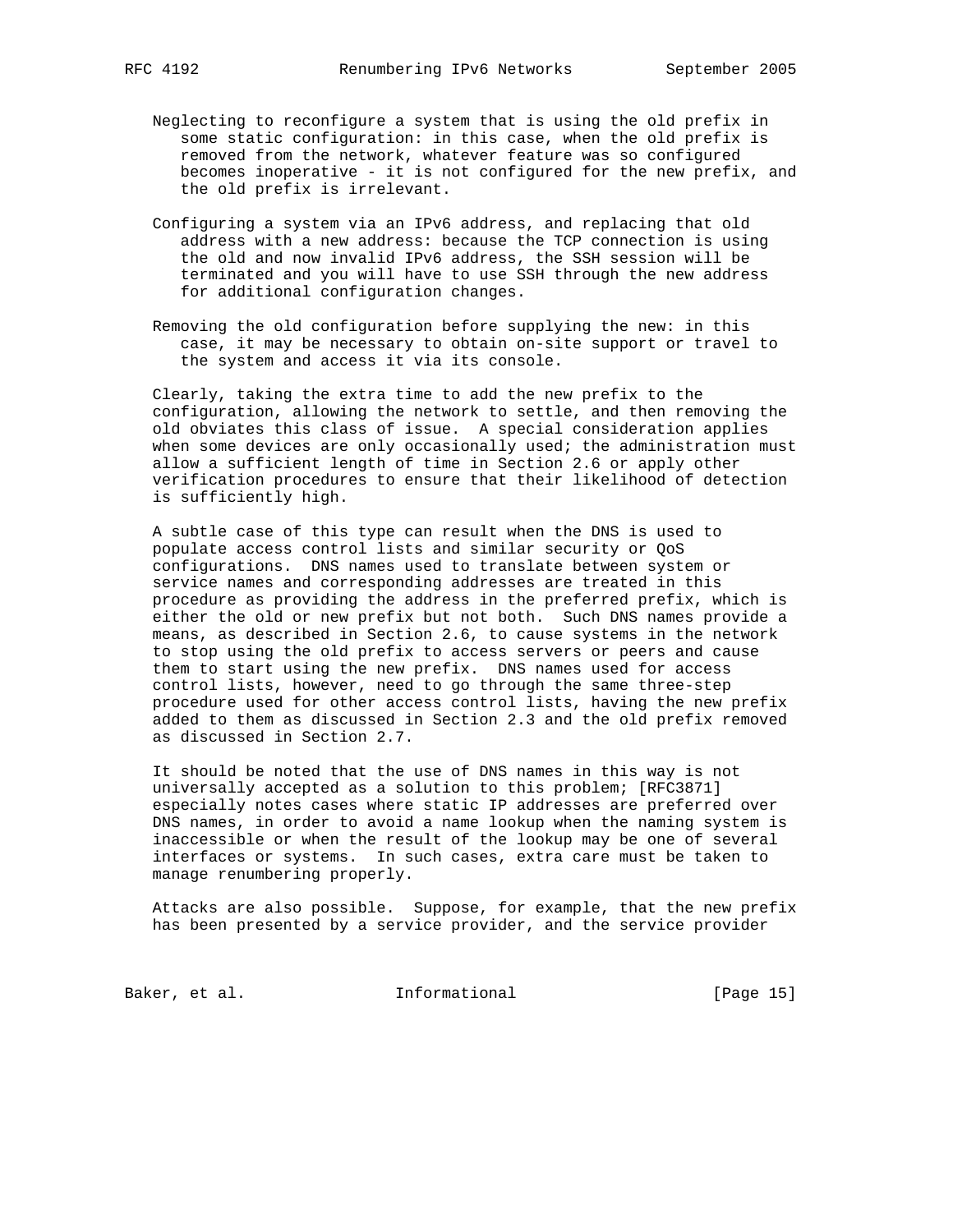starts advertising the prefix before the customer network is ready. The new prefix might be targeted in a distributed denial of service attack, or a system might be broken into using an application that would not cross the firewall using the old prefix, before the network's defenses have been configured. Clearly, one wants to configure the defenses first and only then accessibility and routing, as described in Section 2.3 and Section 3.3.

 The SLAC procedure described in [RFC2462] renumbers hosts. Dynamic DNS provides a capability for updating DNS accordingly. Managing configuration items apart from those procedures is most obviously straightforward if all such configurations are generated from a central configuration repository or database, or if they can all be read into a temporary database, changed using appropriate scripts, and applied to the appropriate systems. Any place where scripted configuration management is not possible or is not used must be tracked and managed manually. Here, there be dragons.

 In ingress filtering of a multihomed network, an easy solution to the issues raised in Section 3.3 might recommend that ingress filtering should not be done for multihomed customers or that ingress filtering should be special-cased. However, this has an impact on Internet security. A sufficient level of ingress filtering is needed to prevent attacks using spoofed source addresses. Another problem comes from the fact that if ingress filtering is made too difficult (e.g., by requiring special-casing in every ISP doing it), it might not be done at an ISP at all. Therefore, any mechanism depending on relaxing ingress filtering checks should be dealt with with extreme care.

#### 6. Acknowledgements

 This document grew out of a discussion on the IETF list. Commentary on the document came from Bill Fenner, Christian Huitema, Craig Huegen, Dan Wing, Fred Templin, Hans Kruse, Harald Tveit Alvestrand, Iljitsch van Beijnum, Jeff Wells, John Schnizlein, Laurent Nicolas, Michael Thomas, Michel Py, Ole Troan, Pekka Savola, Peter Elford, Roland Dobbins, Scott Bradner, Sean Convery, and Tony Hain.

 Some took it on themselves to convince the authors that the concept of network renumbering as a normal or frequent procedure is daft. Their comments, if they result in improved address management practices in networks, may be the best contribution this note has to offer.

 Christian Huitema, Pekka Savola, and Iljitsch van Beijnum described the ingress filtering issues. These made their way separately into [RFC3704], which should be read and understood by anyone who will

Baker, et al. 10 Informational [Page 16]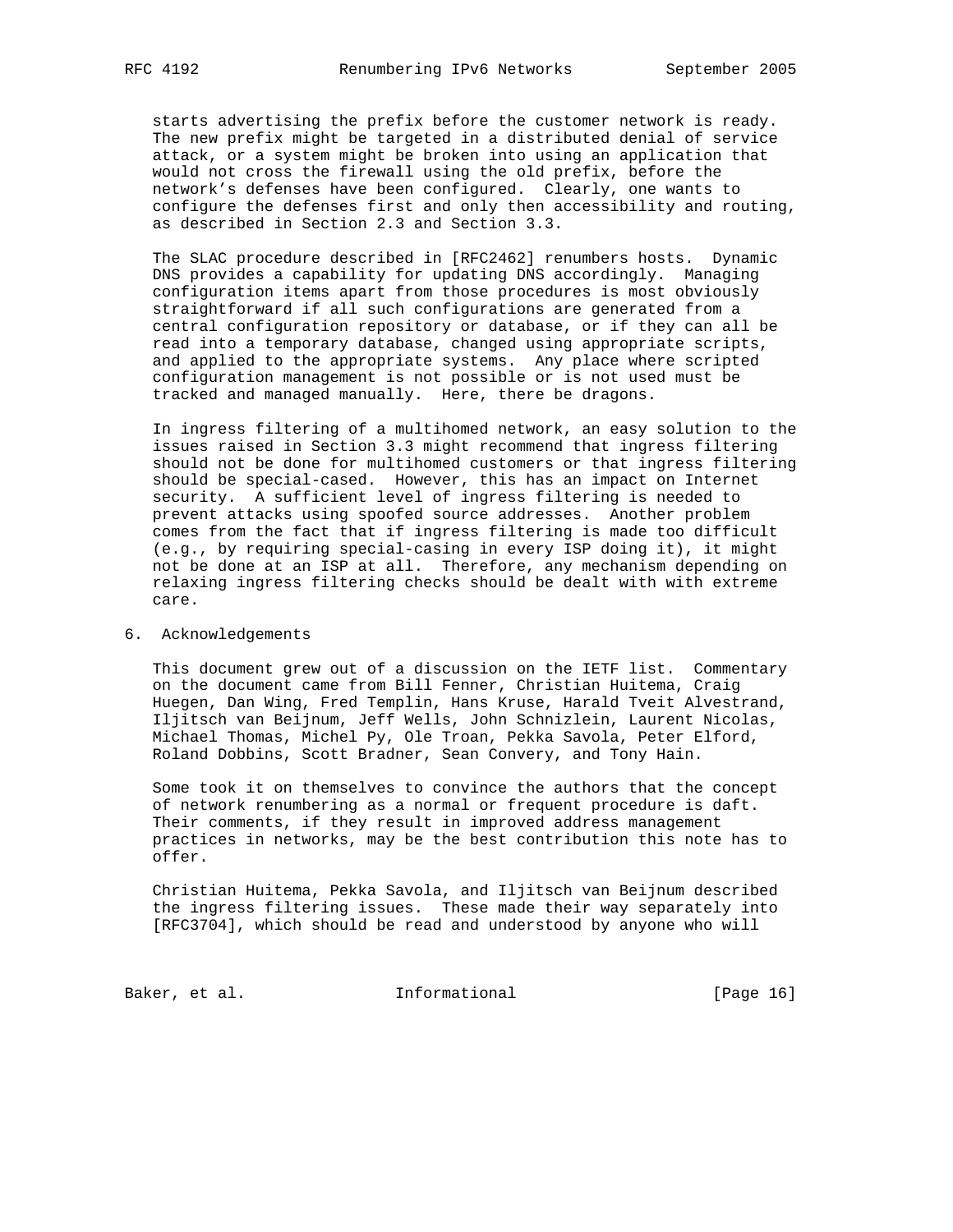temporarily or permanently create a multihomed network by renumbering from one provider to another.

 In addition, the 6NET consortium, notably Alan Ford, Bernard Tuy, Christian Schild, Graham Holmes, Gunter Van de Velde, Mark Thompson, Nick Lamb, Stig Venaas, Tim Chown, and Tina Strauf, took it upon themselves to test the procedure. Some outcomes of that testing have been documented here, as they seemed of immediate significance to the procedure; 6NET will also be documenting its own "lessons learned".

- 7. References
- 7.1. Normative References
	- [RFC1034] Mockapetris, P., "Domain names concepts and facilities", STD 13, RFC 1034, November 1987.
	- [RFC1035] Mockapetris, P., "Domain names implementation and specification", STD 13, RFC 1035, November 1987.
	- [RFC2072] Berkowitz, H., "Router Renumbering Guide", RFC 2072, January 1997.
	- [RFC2460] Deering, S. and R. Hinden, "Internet Protocol, Version 6 (IPv6) Specification", RFC 2460, December 1998.
	- [RFC2461] Narten, T., Nordmark, E., and W. Simpson, "Neighbor Discovery for IP Version 6 (IPv6)", RFC 2461, December 1998.
	- [RFC2462] Thomson, S. and T. Narten, "IPv6 Stateless Address Autoconfiguration", RFC 2462, December 1998.
	- [RFC3315] Droms, R., Bound, J., Volz, B., Lemon, T., Perkins, C., and M. Carney, "Dynamic Host Configuration Protocol for IPv6 (DHCPv6)", RFC 3315, July 2003.
	- [RFC3704] Baker, F. and P. Savola, "Ingress Filtering for Multihomed Networks", BCP 84, RFC 3704, March 2004.
- 7.2. Informative References
	- [Clausewitz] von Clausewitz, C., Howard, M., Paret, P. and D. Brodie, "On War, Chapter VII, 'Friction in War'", June 1989.

Baker, et al. **Informational** [Page 17]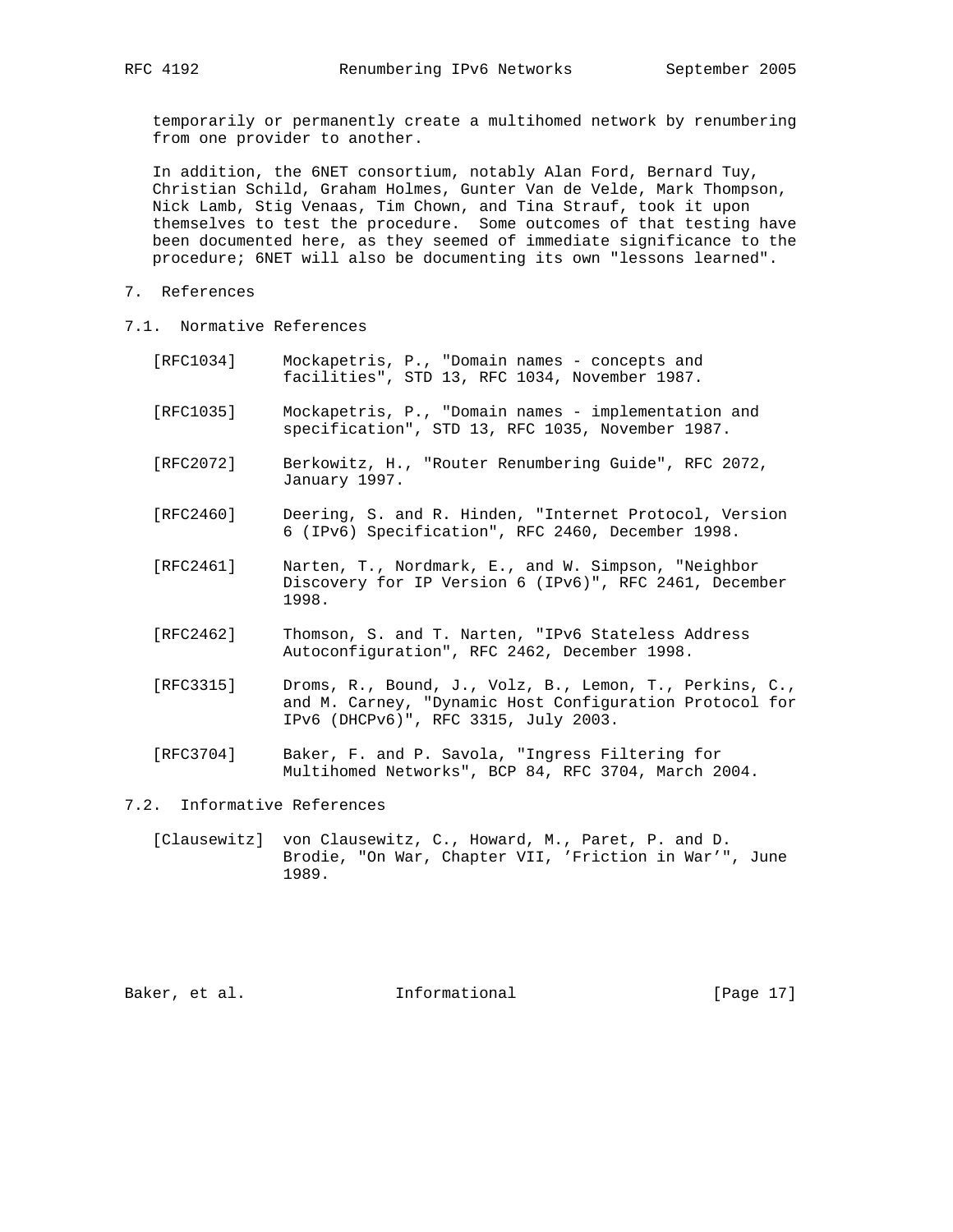- [DNSOP] Durand, A., Ihren, J. and P. Savola, "Operational Considerations and Issues with IPv6 DNS", Work in Progress, October 2004.
- [IDR-RESTART] Sangli, S., Rekhter, Y., Fernando, R., Scudder, J. and E. Chen, "Graceful Restart Mechanism for BGP", Work in Progress, June 2004.
- [RFC1305] Mills, D., "Network Time Protocol (Version 3) Specification, Implementation and Analysis", RFC 1305, March 1992.
- [RFC1995] Ohta, M., "Incremental Zone Transfer in DNS", RFC 1995, August 1996.
- [RFC1996] Vixie, P., "A Mechanism for Prompt Notification of Zone Changes (DNS NOTIFY)", RFC 1996, August 1996.
- [RFC2136] Vixie, P., Thomson, S., Rekhter, Y., and J. Bound, "Dynamic Updates in the Domain Name System (DNS UPDATE)", RFC 2136, April 1997.
- [RFC2827] Ferguson, P. and D. Senie, "Network Ingress Filtering: Defeating Denial of Service Attacks which employ IP Source Address Spoofing", BCP 38, RFC 2827, May 2000.
- [RFC2845] Vixie, P., Gudmundsson, O., Eastlake 3rd, D., and B. Wellington, "Secret Key Transaction Authentication for DNS (TSIG)", RFC 2845, May 2000.
- [RFC2931] Eastlake 3rd, D., "DNS Request and Transaction Signatures ( SIG(0)s )", RFC 2931, September 2000.
- [RFC3007] Wellington, B., "Secure Domain Name System (DNS) Dynamic Update", RFC 3007, November 2000.
- [RFC3177] IAB and IESG, "IAB/IESG Recommendations on IPv6 Address Allocations to Sites", RFC 3177, September 2001.
- [RFC3633] Troan, O. and R. Droms, "IPv6 Prefix Options for Dynamic Host Configuration Protocol (DHCP) version 6", RFC 3633, December 2003.
- [RFC3871] Jones, G., "Operational Security Requirements for Large Internet Service Provider (ISP) IP Network Infrastructure", RFC 3871, September 2004.

Baker, et al. **Informational** [Page 18]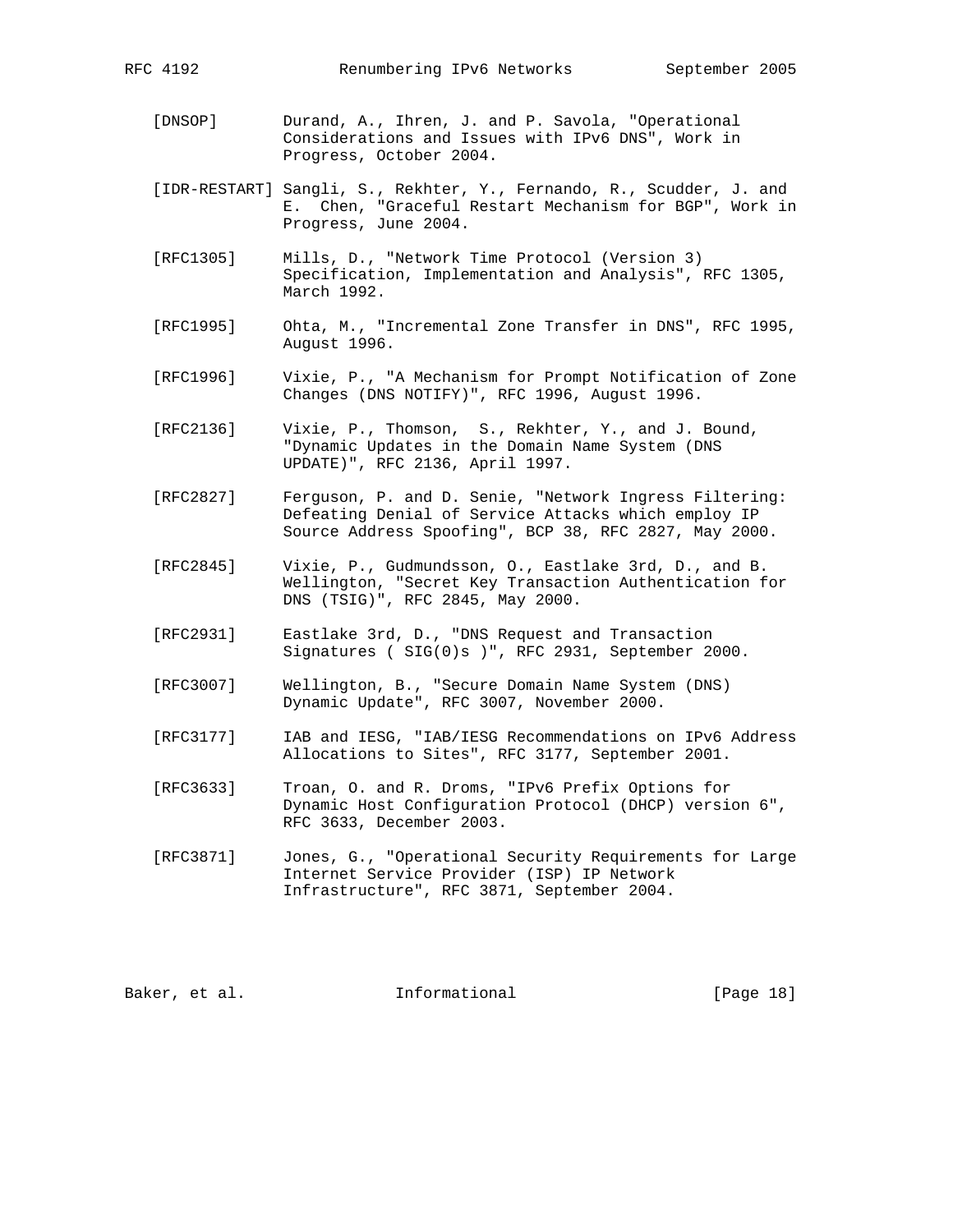- [RFC4033] Arends, R., Austein, R., Larson, M., Massey, D., and S. Rose, "DNS Security Introduction and Requirements", RFC 4033, March 2005.
- [RFC4034] Arends, R., Austein, R., Larson, M., Massey, D., and S. Rose, "Resource Records for the DNS Security Extensions", RFC 4034, March 2005.
- [RFC4035] Arends, R., Austein, R., Larson, M., Massey, D., and S. Rose, "Protocol Modifications for the DNS Security Extensions", RFC 4035, March 2005.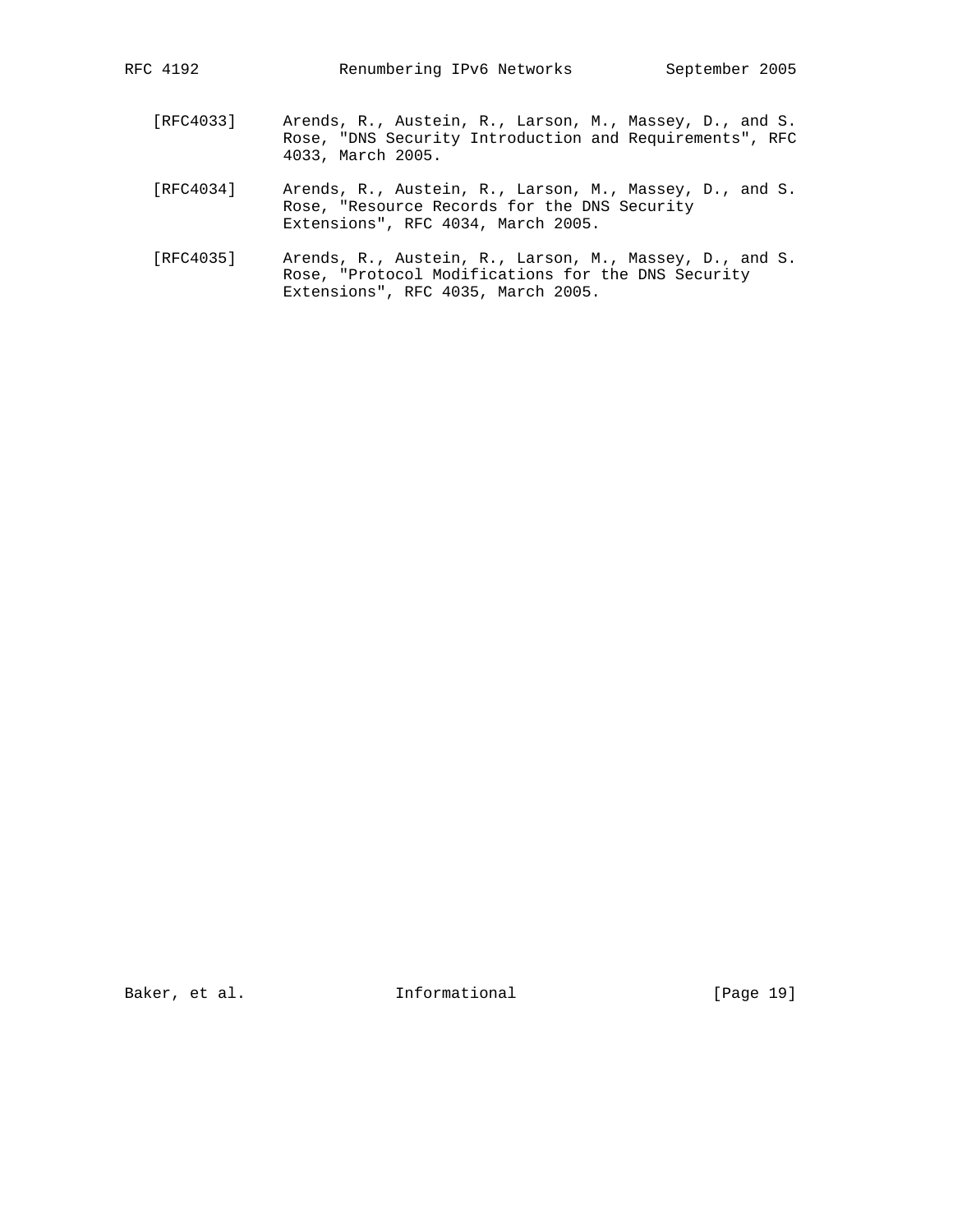Appendix A. Managing Latency in the DNS

 The procedure in this section can be used to determine and manage the latency in updates to information a DNS resource record (RR).

 There are several kinds of possible delays that are ignored in these calculations:

- o the time it takes for the administrators to make the changes;
- o the time it may take to wait for the DNS update, if the secondaries are only updated at regular intervals, and not immediately; and
- o the time the updating to all the secondaries takes.

 Assume the use of NOTIFY [RFC1996] and IXFR [RFC1995] to transfer updated information from the primary DNS server to any secondary servers; this is a very quick update process, and the actual time to update of information is not considered significant.

 There is a target time, TC, at which we want to change the contents of a DNS RR. The RR is currently configured with TTL == TTLOLD. Any cached references to the RR will expire no more than TTLOLD in the future.

 At time TC - (TTLOLD + TTLNEW), the RR in the primary is configured with TTLNEW (TTLNEW < TTLOLD). The update process is initiated to push the RR to the secondaries. After the update, responses to queries for the RR are returned with TTLNEW. There are still some cached references with TTLOLD.

 At time TC - TTLNEW, the RR in the primary is configured with the new address. The update process is initiated to push the RR to the secondaries. After the update, responses to queries for the RR return the new address. All the cached references have TTLNEW. Between this time and TC, responses to queries for the RR may be returned with either the old address or the new address. This ambiguity is acceptable, assuming the host is configured to respond to both addresses.

 At time TC, all the cached references with the old address have expired, and all subsequent queries will return the new address. After TC (corresponding to the final state described in Section 2.8), the TTL on the RR can be set to the initial value TTLOLD.

 The network administrator can choose TTLOLD and TTLNEW to meet local requirements.

Baker, et al. 1nformational [Page 20]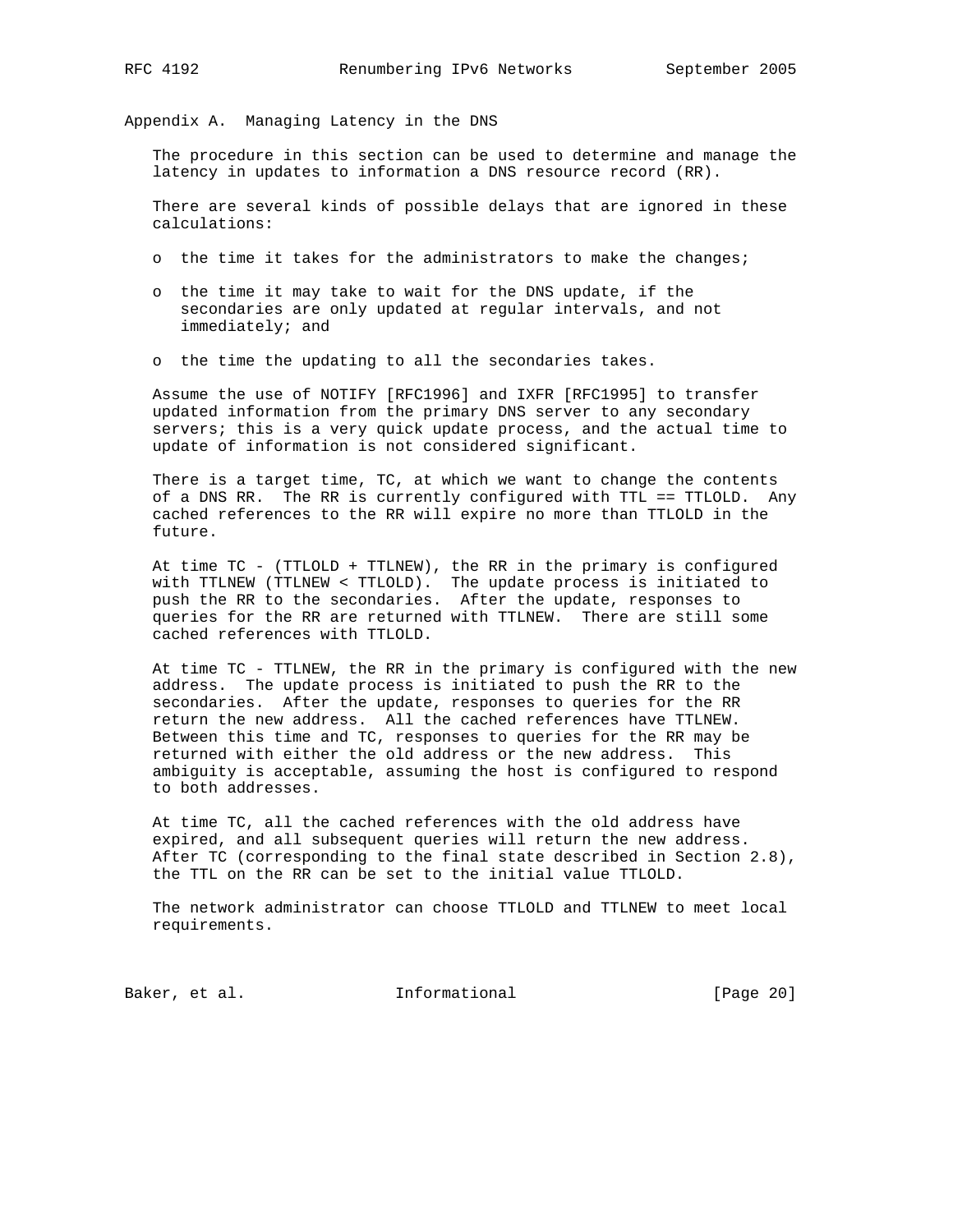As a concrete example, consider a case where TTLOLD is a week (168 hours) and TTLNEW is an hour. The preparation for the change of addresses begins 169 hours before the address change. After 168 hours have passed and only one hour is left, the TTLNEW has propagated everywhere, and one can change the address record(s). These are propagated within the hour, after which one can restore TTL value to a larger value. This approach minimizes time where it is uncertain what kind of (address) information is returned from the DNS.

Authors' Addresses

 Fred Baker Cisco Systems 1121 Via Del Rey Santa Barbara, CA 93117 US

 Phone: 408-526-4257 Fax: 413-473-2403 EMail: fred@cisco.com

 Eliot Lear Cisco Systems GmbH Glatt-com 2nd Floor CH-8301 Glattzentrum Switzerland

 Phone: +41 1 878 9200 EMail: lear@cisco.com

 Ralph Droms Cisco Systems 200 Beaver Brook Road Boxborough, MA 01719 US

 Phone: +1 978 936-1674 EMail: rdroms@cisco.com

Baker, et al. **Informational** [Page 21]